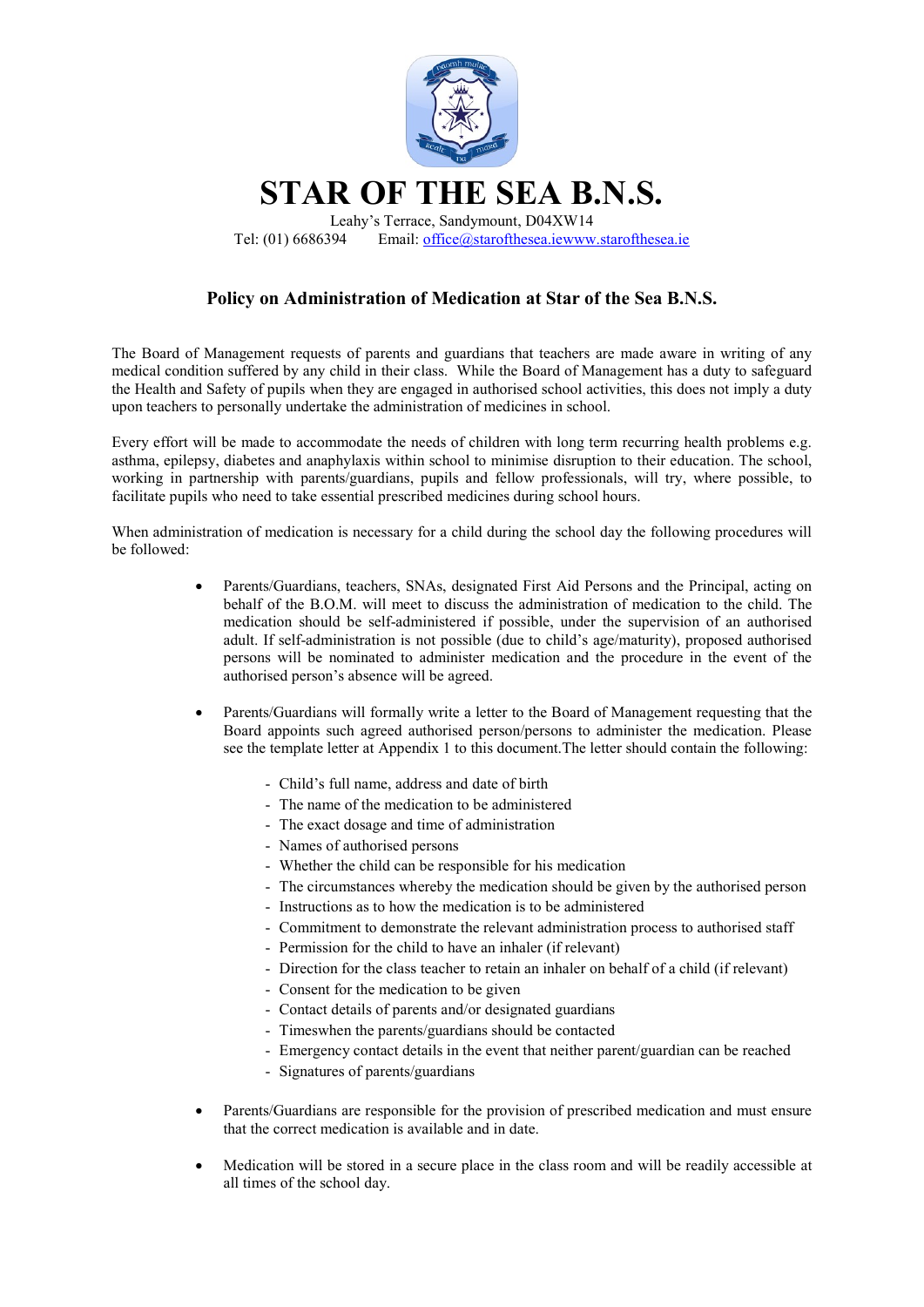- Medication will be administered by an authorised person.
- In the event that no authorised person or substitute is available, parents/guardians will need to administer the essential medication in school.
- Where there are changes in dosage or time of administration, parents / guardians must notify the school of these changes in writing.
- The Board will seek an indemnity from the parents / guardians in respect of any liability that may arise regarding the administration of the medication.( Appendix 1)
- The Board of Management will inform the school's insurers accordingly.
- Permissions for medication to be administered to a pupil by school staff at Star of the Sea BNS must be re-soughtby the pupil's parent(s)/guardian(s) at the beginning of each school year.
- In emergency situations, qualified medical assistance will be secured at the earliest opportunity.Where teachers have been given medication for administration in case of emergency, the dose administered should be the smallest dose possible to ensure recovery until a medical expert can take over.
- A record of administration by the authorised person will be written by the staff member who administers. Such documents will be submitted to the school principal and retained on file in the principal's office.
- Non-prescriptive medicines will neither be stored nor administered to pupils in school
- Members of staff should not administer medication without the specific authorisation of the Board.
- No member of school staff may be required to administer medicine or drugs to a pupil.

Policy will be reviewed annually or at other times if deemed necessary. Next review due:

September 2021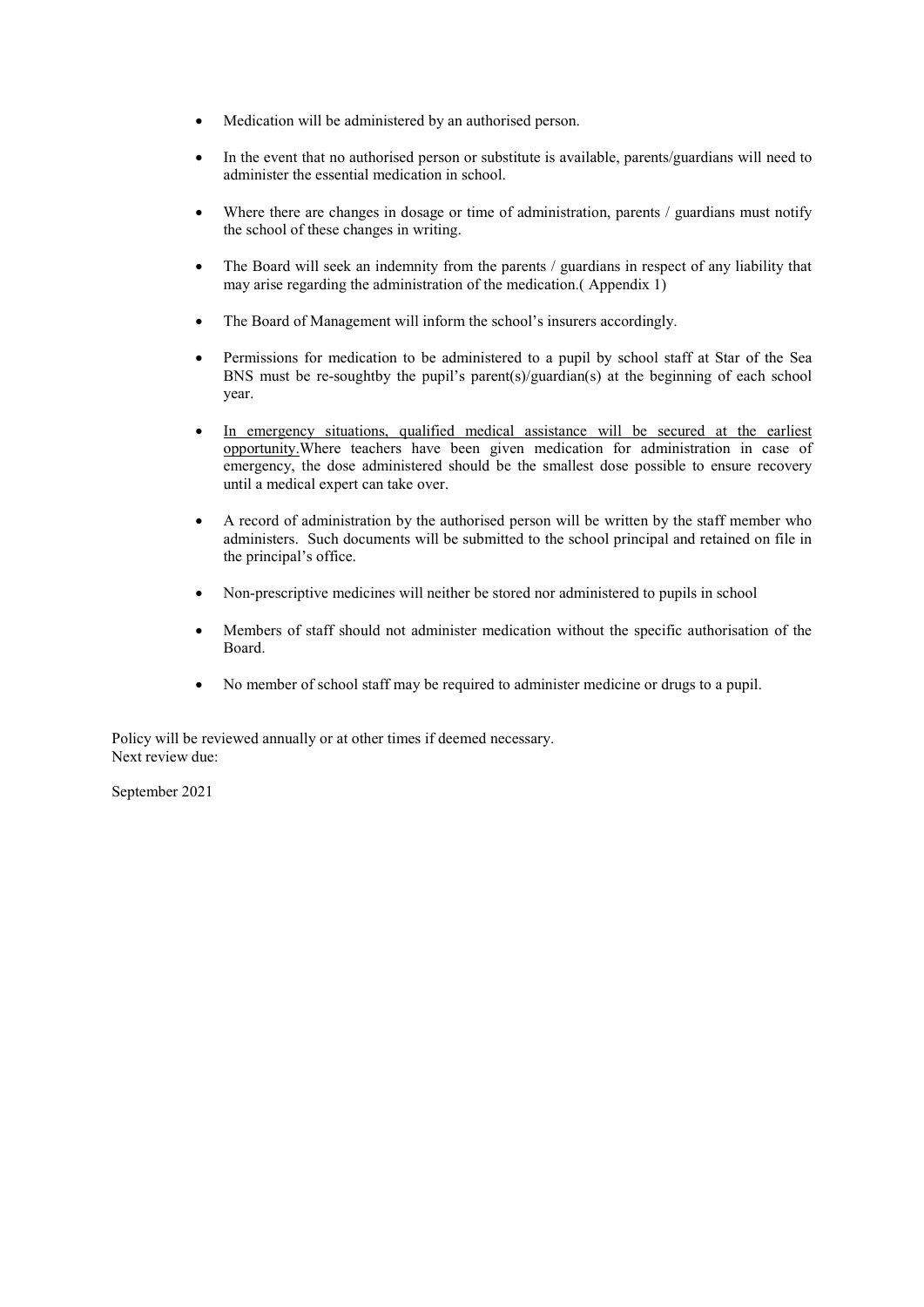Appendix 1: Template for letter to Board of Management regarding administration of medication.

|                                                                                                                                                                                                                                                                                                                                                                                                                                                                                                                                                                                                                                                    |                                                                                                                       | Date: $\qquad \qquad$                                                                          |  |  |
|----------------------------------------------------------------------------------------------------------------------------------------------------------------------------------------------------------------------------------------------------------------------------------------------------------------------------------------------------------------------------------------------------------------------------------------------------------------------------------------------------------------------------------------------------------------------------------------------------------------------------------------------------|-----------------------------------------------------------------------------------------------------------------------|------------------------------------------------------------------------------------------------|--|--|
| To the members of the Board of Management of Star of the Sea BNS,                                                                                                                                                                                                                                                                                                                                                                                                                                                                                                                                                                                  |                                                                                                                       |                                                                                                |  |  |
| I/we wish to bring the following information to your attention with regard to my/our request that medication be<br>administered to my/our son in the school setting.                                                                                                                                                                                                                                                                                                                                                                                                                                                                               |                                                                                                                       |                                                                                                |  |  |
| Child's Full Name:                                                                                                                                                                                                                                                                                                                                                                                                                                                                                                                                                                                                                                 |                                                                                                                       |                                                                                                |  |  |
| Child's Address:                                                                                                                                                                                                                                                                                                                                                                                                                                                                                                                                                                                                                                   |                                                                                                                       |                                                                                                |  |  |
| Child's Date of Birth                                                                                                                                                                                                                                                                                                                                                                                                                                                                                                                                                                                                                              |                                                                                                                       |                                                                                                |  |  |
| Name of the medication to be administered:                                                                                                                                                                                                                                                                                                                                                                                                                                                                                                                                                                                                         | <u> 1989 - Johann Barn, amerikan besteman besteman besteman besteman besteman besteman besteman besteman besteman</u> |                                                                                                |  |  |
| Exact dosage to be administered:                                                                                                                                                                                                                                                                                                                                                                                                                                                                                                                                                                                                                   |                                                                                                                       |                                                                                                |  |  |
| Time of administration:                                                                                                                                                                                                                                                                                                                                                                                                                                                                                                                                                                                                                            |                                                                                                                       |                                                                                                |  |  |
| Names of persons authorised to administer:                                                                                                                                                                                                                                                                                                                                                                                                                                                                                                                                                                                                         | <u> 2008 - Jan Barnett, fransk politik (d. 1888)</u>                                                                  |                                                                                                |  |  |
| Can your child be responsible for his own medication?                                                                                                                                                                                                                                                                                                                                                                                                                                                                                                                                                                                              |                                                                                                                       | Yes    <br>No l                                                                                |  |  |
| The circumstances whereby the medication should be administered by the authorised persons:                                                                                                                                                                                                                                                                                                                                                                                                                                                                                                                                                         |                                                                                                                       |                                                                                                |  |  |
| I/we have attached written instructions to staff describing how medication is to be administered:<br>I/we consent for the medication as stipulated above to be administered by authorised school staff: Yes[<br>I/we have demonstrated the administration of the stipulated medication to authorised staff: Yes<br>My/our son has permission to keep an inhaler on his person or in his school bag:<br>My/our son does not have permission to retain an inhaler on his person, the teacher will retain his inhaler when<br>not in use:<br>I/we have read the full contents of the Policy on Administration of Medicine at Star of the Sea BNS: Yes | Yes                                                                                                                   | Yes<br>N <sub>0</sub><br>N0<br>No.<br>$Yes$   No     N/A  <br>$No \quad N/A$<br>N <sub>o</sub> |  |  |
| Name: <u>Charles (Parent/guardian 1</u> ) Name: Charles (Parent/guardian 2)                                                                                                                                                                                                                                                                                                                                                                                                                                                                                                                                                                        |                                                                                                                       |                                                                                                |  |  |
| Contact number:                                                                                                                                                                                                                                                                                                                                                                                                                                                                                                                                                                                                                                    | Contact number:                                                                                                       |                                                                                                |  |  |
|                                                                                                                                                                                                                                                                                                                                                                                                                                                                                                                                                                                                                                                    |                                                                                                                       |                                                                                                |  |  |
| Name: <u>Charles (Emergency contact)</u>                                                                                                                                                                                                                                                                                                                                                                                                                                                                                                                                                                                                           |                                                                                                                       | (Please ensure that the aggregate hours contactable                                            |  |  |
| Contact number:                                                                                                                                                                                                                                                                                                                                                                                                                                                                                                                                                                                                                                    | for parents/guardians correspond to the entire                                                                        |                                                                                                |  |  |
|                                                                                                                                                                                                                                                                                                                                                                                                                                                                                                                                                                                                                                                    | school day.)                                                                                                          |                                                                                                |  |  |
| Signed: (Parent/guardian 1)                                                                                                                                                                                                                                                                                                                                                                                                                                                                                                                                                                                                                        |                                                                                                                       | Signed: (Parent/guardian 2)                                                                    |  |  |
| Date:                                                                                                                                                                                                                                                                                                                                                                                                                                                                                                                                                                                                                                              | Date: $\qquad \qquad$                                                                                                 |                                                                                                |  |  |